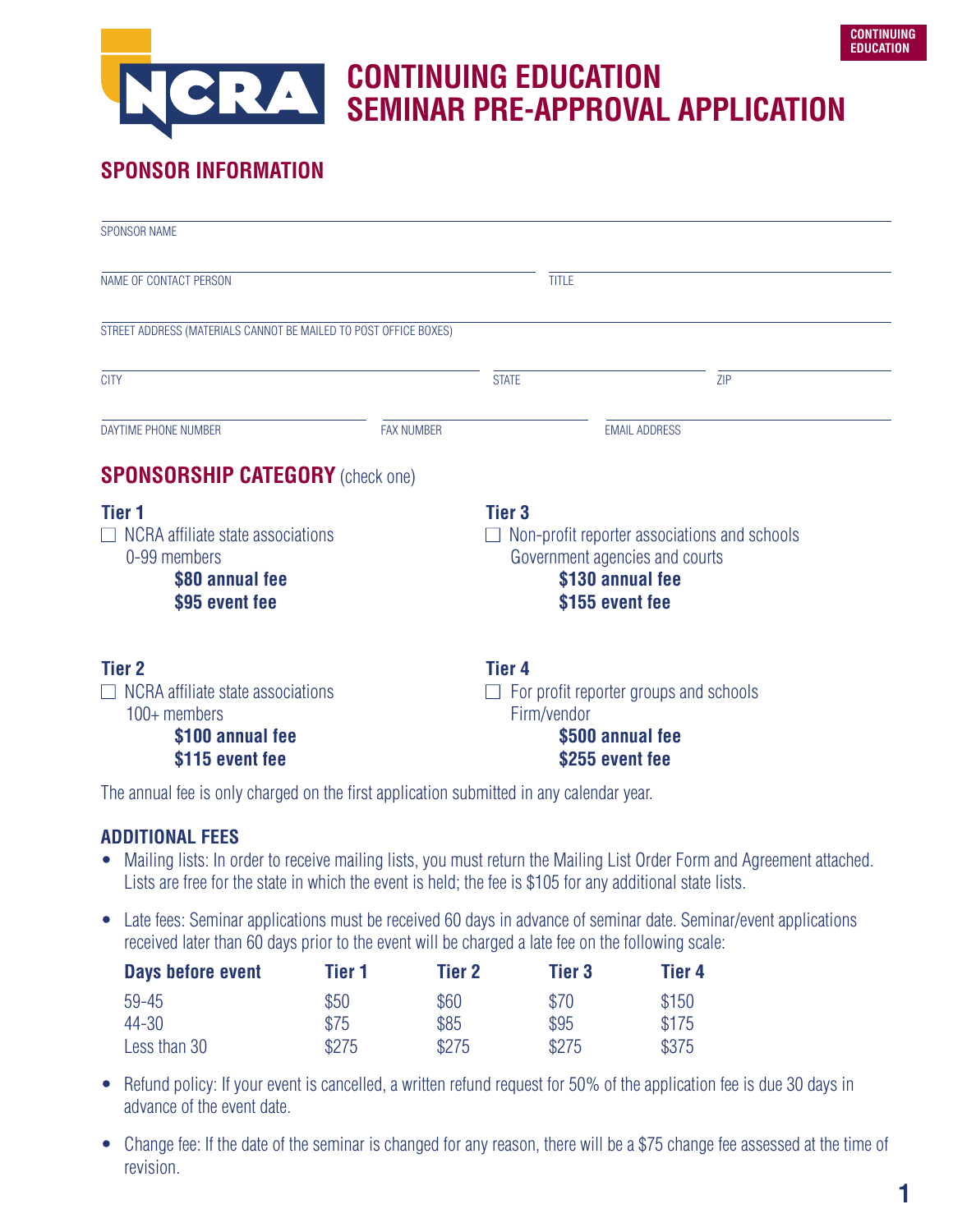# **PROGRAM INFORMATION**

| PROGRAM/ACTIVITY NAME |                 |            |
|-----------------------|-----------------|------------|
| PROGRAM DATES         | <b>LOCATION</b> |            |
| <b>CITY</b>           | <b>STATE</b>    | <b>ZIP</b> |

CEUs are awarded in accordance with the [Continuing Education Program Rules](https://www.ncra.org/Education/content.cfm?ItemNumber=19699&navItemNumber=20013) established by The Council of the Academy of Professional Reporters (CAPR). Credit is awarded based upon content and clock hours of study. **Clock hours are measured in 15-minute increments, with a minimum of 55 minutes per session. No credit will be awarded for any session less than 55 minutes in duration.**

#### **SUPPORTING DOCUMENTATION TO ATTACH TO APPLICATION**

- A detailed course description which includes a statement of the learning objectives and which section under Article III of the continuing education rules the course falls
- Presenter bios/qualifications must be attached for each presenter (even if they have been approved to present for a prior NCRA event)
- A detailed description of how attendance/participation is tracked
- Event/program agenda and/or brochure

#### **CEU CREDENTIALING**

Seminar Attendance Reports need to be submitted to NCRA not later than 30 days after the completion of your seminar/ convention for proper CEU credentialing. As of January 1, 2013, all seminar attendance must be submitted to NCRA electronically. Late fees will be assessed for any attendance report received more than 30 days past the event completion date. Attendance reporting fees are charged when the event attendance list is processed. Please see the seminar attendance form for more information.

#### **PAYMENT**

| <b>Select payment type:</b> $\Box$ Visa $\Box$ MasterCard $\Box$ American Express $\Box$ Discover |  |  |  |                                                                                                 |
|---------------------------------------------------------------------------------------------------|--|--|--|-------------------------------------------------------------------------------------------------|
|                                                                                                   |  |  |  | $\Box$ Check Payable to NCRA in U.S. funds. Returned checks will be charged an additional \$30. |

| CARDHOLDER NAME        |                        |                         |
|------------------------|------------------------|-------------------------|
| ACCOUNT NUMBER         | <b>EXPIRATION DATE</b> | <b>SECURITY CODE</b>    |
| <b>BILLING ADDRESS</b> |                        | <b>BILLING ZIP CODE</b> |
| SIGNATURE              |                        |                         |

#### **SUBMIT TO NCRA**

Please save the completed form and send via: Email: *[continuinged@ncra.org](mailto:continuinged%40ncra.org?subject=)* Mail: National Court Reporters Association, 12030 Sunrise Valley Dr., Suite 400, Reston, VA 20191 Fax: 703-391-0629

## **QUESTIONS?**

Please email *[continuinged@ncra.org](mailto:continuinged%40ncra.org?subject=)* or call 800-272-6272.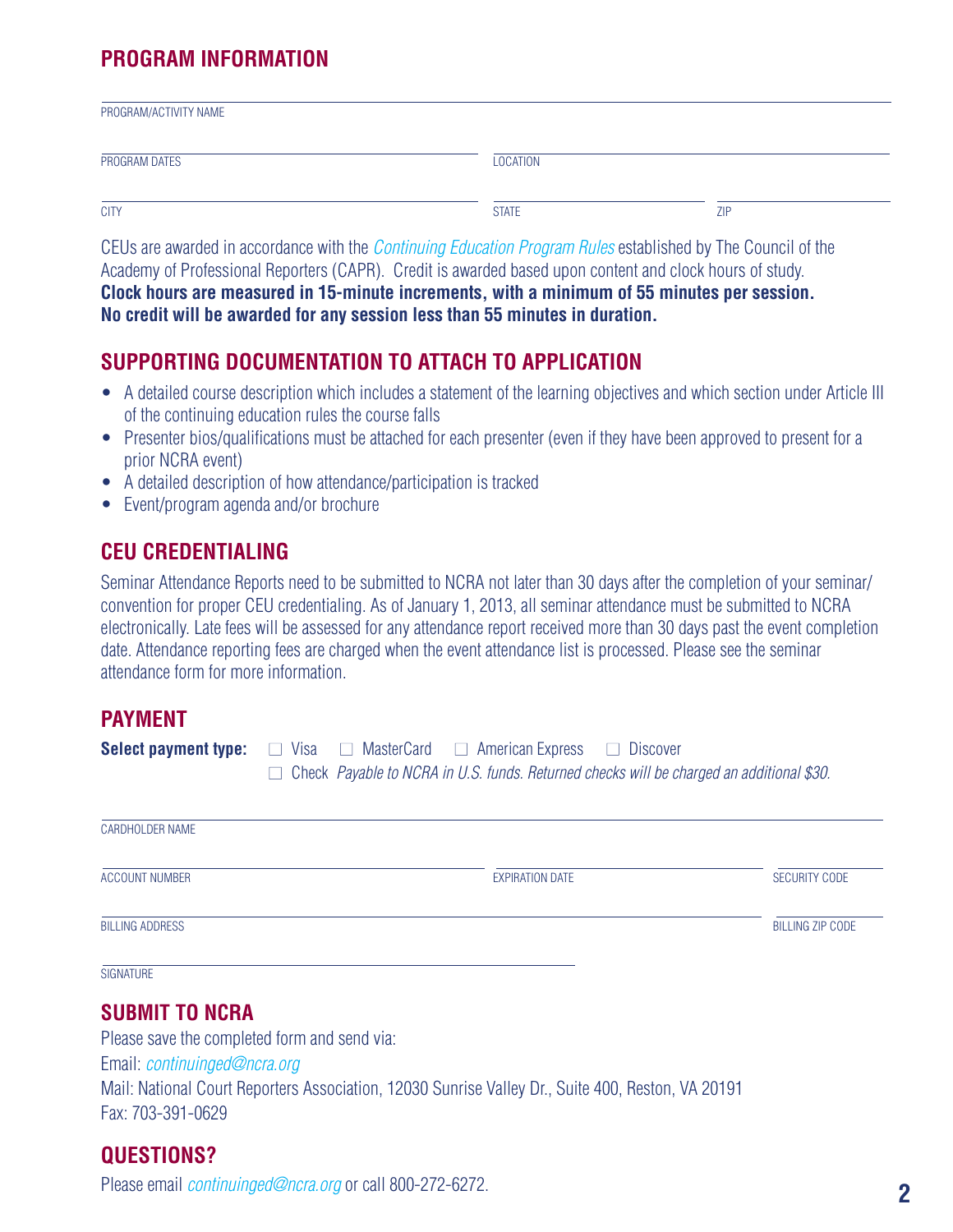

# **SPONSOR INFORMATION**

| SPONSOR NAME               |                   |                      |  |
|----------------------------|-------------------|----------------------|--|
| NAME OF CONTACT PERSON     |                   | <b>TITLE</b>         |  |
| <b>ADDRESS</b>             |                   |                      |  |
| <b>CITY</b>                | <b>STATE</b>      | <b>ZIP</b>           |  |
| DAYTIME PHONE NUMBER       | <b>FAX NUMBER</b> | <b>EMAIL ADDRESS</b> |  |
| <b>PROGRAM INFORMATION</b> |                   |                      |  |
| PROGRAM NAME               | PROGRAM DATE/S    |                      |  |

# **TERMS AND CONDITIONS**

The National Court Reporters Association makes its mailing list available for use to continuing education providers when certain criteria, as specified in its Mailing List Rental Agreement, have been met. All requests are subject to review and approval. NCRA may reject any request for any reason. Users are bound by the terms of the Mailing List Rental Agreement, shown on the opposite page. Mailing lists are available electronically as an Excel data file.

## **QUANTITIES AND PRICING**

The NCRA has approximately 20,000 members. Mailing lists are available by state for a fee of \$105 for continuing education sponsors. There will be no charge for the state in which your event is to be held.

# **SORT SELECTIONS**

Records are available for the entire states only; partial lists of states are not available. Lists will include members from all of the following categories: Associate Members, First and Second Year Graduates, Registered Members, and Participating Members, and may be sorted alphabetically by last name or numerically by ZIP code.

# **PLACING ORDERS**

Requests for mailing lists must be submitted on this form. Please read the Mailing List Agreement carefully and return your order to NCRA, allowing a minimum of two weeks for processing. Processed mailing lists will sent electronically with other CE Program materials.

| STATE IN WHICH YOUR PROGRAM WILL BE HELD (NO CHARGE) |  |  |
|------------------------------------------------------|--|--|
|                                                      |  |  |

ADDITIONAL STATES